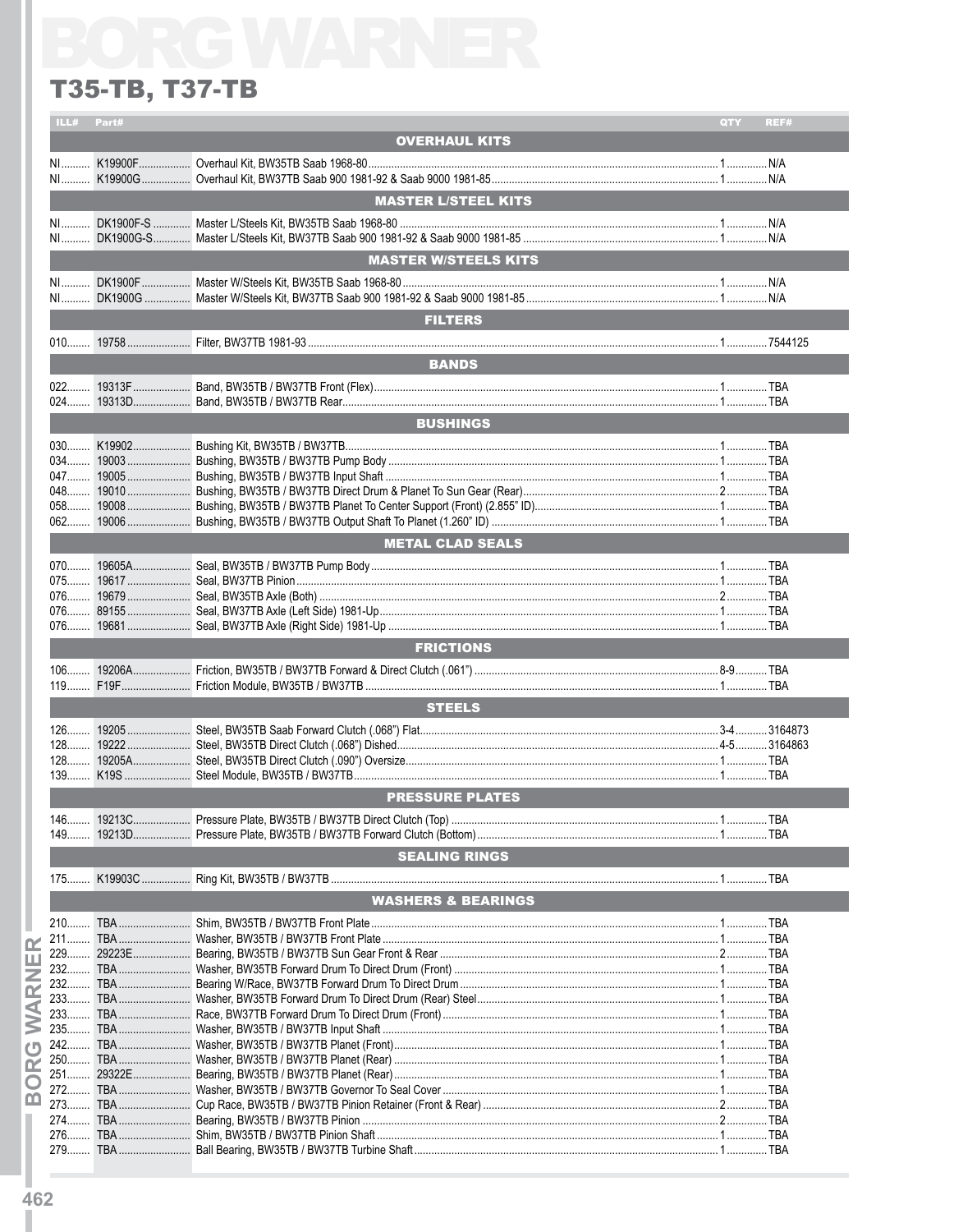### T35-TB, T37-TB

| ILL# Part# |            |                                           | QTY | REF#       |
|------------|------------|-------------------------------------------|-----|------------|
|            |            |                                           |     |            |
|            |            |                                           |     |            |
|            |            |                                           |     |            |
|            |            | <b>GASKETS &amp; RUBBER COMPONENTS</b>    |     |            |
|            |            |                                           |     |            |
|            |            |                                           |     |            |
|            |            |                                           |     |            |
|            |            |                                           |     |            |
|            |            |                                           |     |            |
|            |            |                                           |     |            |
|            |            |                                           |     |            |
|            |            |                                           |     |            |
|            |            |                                           |     |            |
|            |            |                                           |     |            |
|            |            |                                           |     |            |
|            |            |                                           |     |            |
| 304        |            |                                           |     |            |
|            |            |                                           |     |            |
|            |            |                                           |     |            |
|            |            |                                           |     |            |
|            |            |                                           |     |            |
|            |            |                                           |     |            |
|            |            | <b>TECHNICAL MANUALS</b>                  |     |            |
|            |            |                                           |     |            |
|            |            |                                           |     |            |
|            |            | <b>HARD PARTS</b>                         |     |            |
|            |            |                                           |     |            |
| $500$      |            |                                           |     |            |
|            |            |                                           |     |            |
|            |            |                                           |     |            |
|            |            |                                           |     |            |
| $510$      |            |                                           |     |            |
|            |            |                                           |     |            |
|            |            |                                           |     |            |
|            |            |                                           |     |            |
|            |            | <b>PUMP COMPONENTS</b>                    |     |            |
|            |            |                                           |     |            |
|            |            |                                           |     |            |
|            |            |                                           |     |            |
|            |            |                                           |     |            |
|            |            | <b>DRUMS, HUBS &amp; PLANETS</b>          |     |            |
|            |            |                                           |     |            |
|            |            |                                           |     |            |
|            |            |                                           |     |            |
|            |            |                                           |     |            |
| 555        |            |                                           |     |            |
|            |            |                                           |     |            |
|            |            |                                           |     |            |
|            |            |                                           |     |            |
|            |            |                                           |     |            |
|            |            |                                           |     |            |
|            |            |                                           |     |            |
| 584        |            |                                           |     |            |
|            |            |                                           |     |            |
|            |            |                                           |     |            |
|            |            |                                           |     |            |
|            |            |                                           |     |            |
|            |            |                                           |     |            |
| $630$      |            |                                           |     |            |
| 630        |            |                                           |     |            |
| 636        |            |                                           |     |            |
|            |            |                                           |     |            |
|            |            |                                           |     |            |
|            |            | <b>SPRAGS &amp; ONE WAY CLUTCHES</b>      |     |            |
|            |            |                                           |     |            |
|            |            |                                           |     |            |
|            |            |                                           |     |            |
|            |            | <b>HARD PARTS</b>                         |     |            |
|            |            |                                           |     |            |
|            |            |                                           |     |            |
|            |            |                                           |     |            |
|            |            |                                           |     |            |
| 678        |            |                                           |     |            |
|            |            |                                           |     |            |
|            |            |                                           |     |            |
| 680        |            |                                           |     |            |
| 680        |            |                                           |     |            |
| 697        |            |                                           |     |            |
| 697        |            |                                           |     |            |
|            |            |                                           |     |            |
|            |            |                                           |     |            |
|            |            |                                           |     |            |
|            |            |                                           |     |            |
| 705        | <b>TRA</b> | Sprocket RW35TR / RW37TR Drive (39 Teeth) |     | <b>TRA</b> |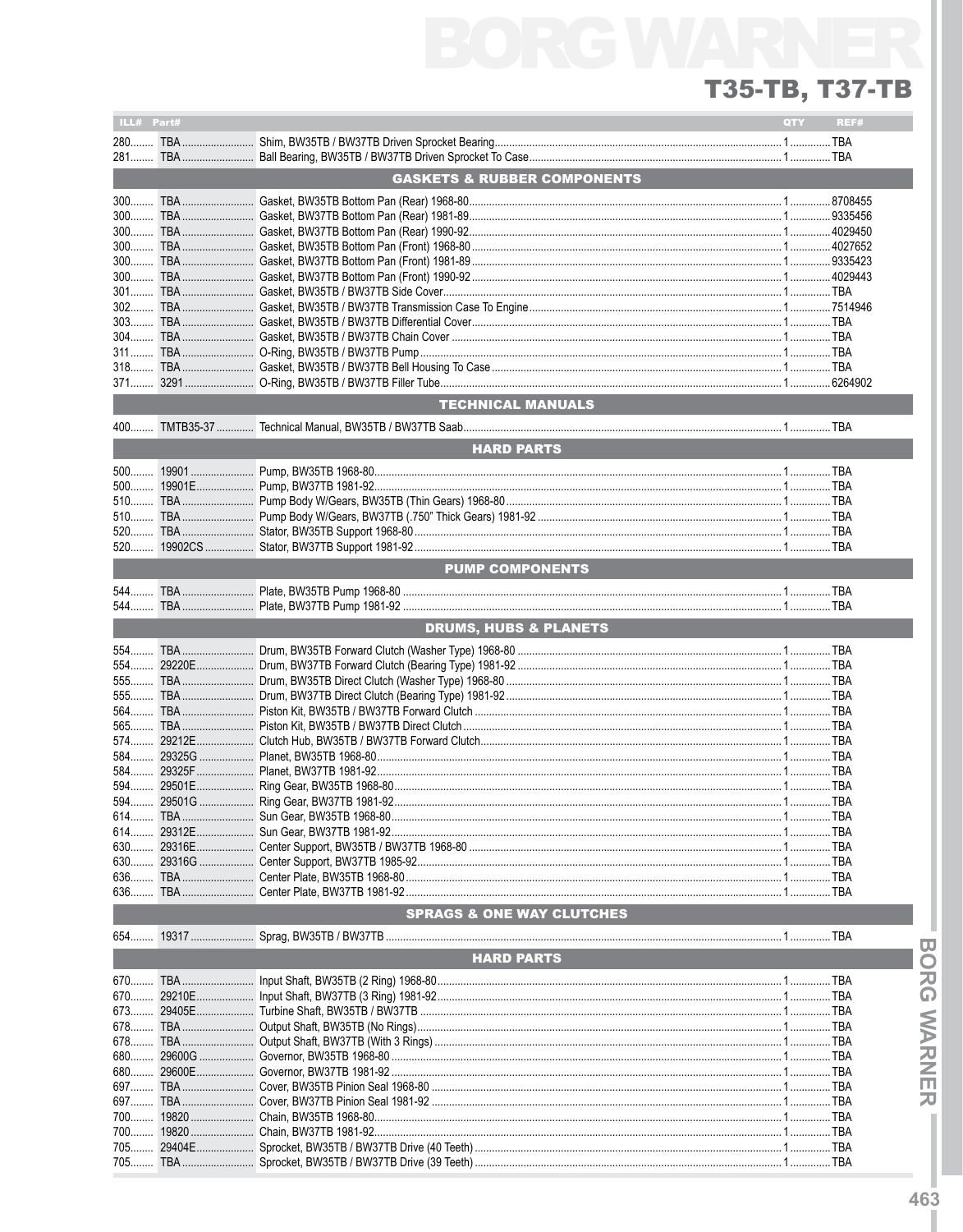## **T35-TB, T37-TB**

| ILL# | Part# | QTY | REF# |
|------|-------|-----|------|
|      |       |     |      |
|      |       |     |      |
|      |       |     |      |
|      |       |     |      |
|      |       |     |      |
|      |       |     |      |
|      |       |     |      |
|      |       |     |      |
|      |       |     |      |
|      |       |     |      |
|      |       |     |      |
|      |       |     |      |
|      |       |     |      |
|      |       |     |      |
|      |       |     |      |
|      |       |     |      |
|      |       |     |      |
|      |       |     |      |
|      |       |     |      |
|      |       |     |      |
|      |       |     |      |
|      |       |     |      |
|      |       |     |      |
|      |       |     |      |
|      |       |     |      |
|      |       |     |      |
|      |       |     |      |
|      |       |     |      |
|      |       |     |      |
|      |       |     |      |
|      |       |     |      |
|      |       |     |      |
|      |       |     |      |
|      |       |     |      |
|      |       |     |      |
|      |       |     |      |
|      |       |     |      |
|      |       |     |      |
|      |       |     |      |
|      |       |     |      |

**BORG WARNER** T